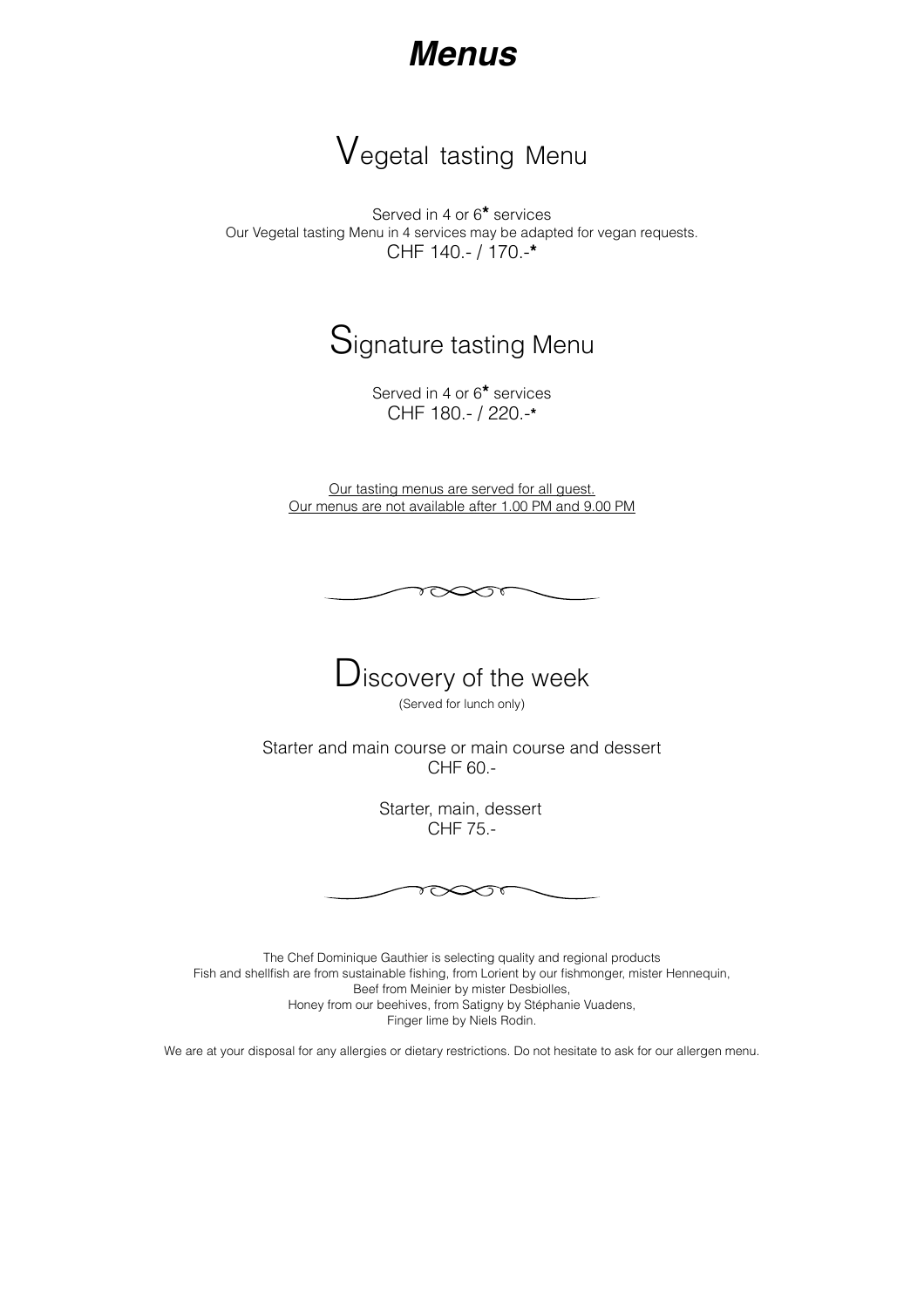## *À la Carte*

| Signatures                                                                                                                                                                                                                     | <b>CHF</b>                 |
|--------------------------------------------------------------------------------------------------------------------------------------------------------------------------------------------------------------------------------|----------------------------|
| Frog legs from Vallorbe, spinach, garlic<br>Langoustines in kadaïf, citrus fruits, basil                                                                                                                                       | $65. -$<br>$70. -$         |
| Starters                                                                                                                                                                                                                       |                            |
| Colored tomatoes, burratina and green shiso<br>$35. -$<br>Mackerel from Lorient, smoked eggplant and Imperial Osciètre caviar from Sologne<br>$60 -$<br>Lobster from Brittany and Green Zebra tomato, thai basil and nectarine | $70 -$                     |
| Fish                                                                                                                                                                                                                           |                            |
| Red mullet from Lorient, fennel and cherry pickles<br>Swiss salmon, chanterelles mushrooms and pistachios<br>Turbot from Brittany, zucchini flowers, ricotta and lemon verbena                                                 | $65 -$<br>$70 -$<br>$85 -$ |
| Meat                                                                                                                                                                                                                           |                            |
| Duckling breast from the Dombes, carrots, flat peach with ginger<br>Aubrac beef from Meinier, Ratte potatoes, pulled beef and truffle raviolis                                                                                 | $70 -$<br>$90. -$          |

Swiss veal chop smoked with thyme, poivrade artichokes, candied lemon and Taggiasche olives 85.-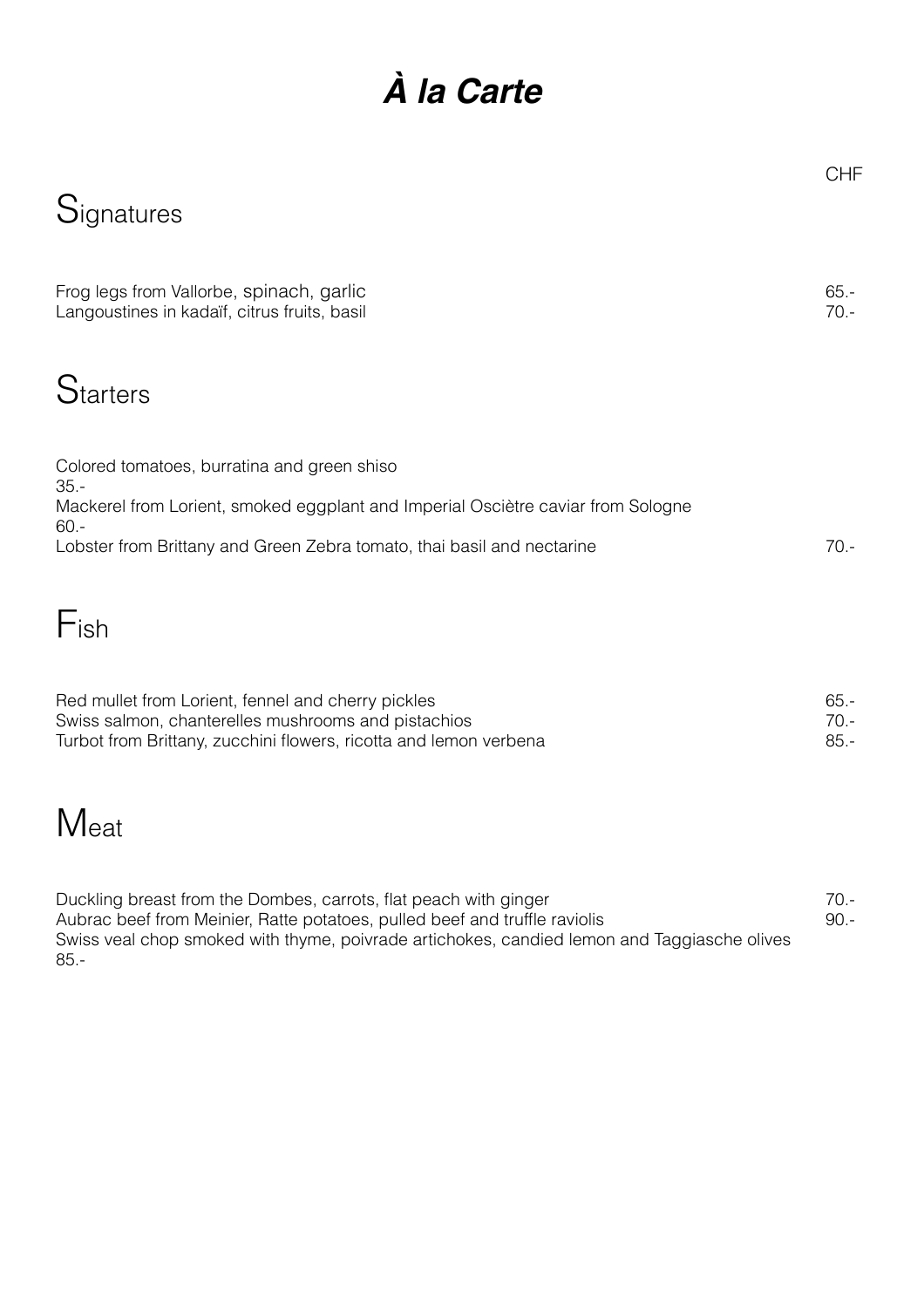### **Cheeses**

| Our three favorites with seasonal match<br>Cheese platter with the partnership of Linda, from Maison DeBleu | $25 -$ |
|-------------------------------------------------------------------------------------------------------------|--------|
| Our selection of refined cheeses                                                                            | $29 -$ |
| Swiss cheeses by Maison DeBleu and French by Mr Frédéric Royer of Boujon, master cheesemonger               |        |



| Crunchy raspberry, vanilla ice cream from Papua                             | $25 -$ |
|-----------------------------------------------------------------------------|--------|
| Orfève 70% chocolate from Peru, buckwheat puff pastry and Sobacha ice cream | $25 -$ |
| Roasted apricot with rosemary, puffed rice and apricot sorbet               | $25 -$ |
| Strawberries, hibiscus and Sakura tea                                       | $25 -$ |

Signature dessert

| The soufflé, vanilla from Papua with blackcurrant vinegar |  |  |  |  |  | $28. -$ |
|-----------------------------------------------------------|--|--|--|--|--|---------|
|-----------------------------------------------------------|--|--|--|--|--|---------|